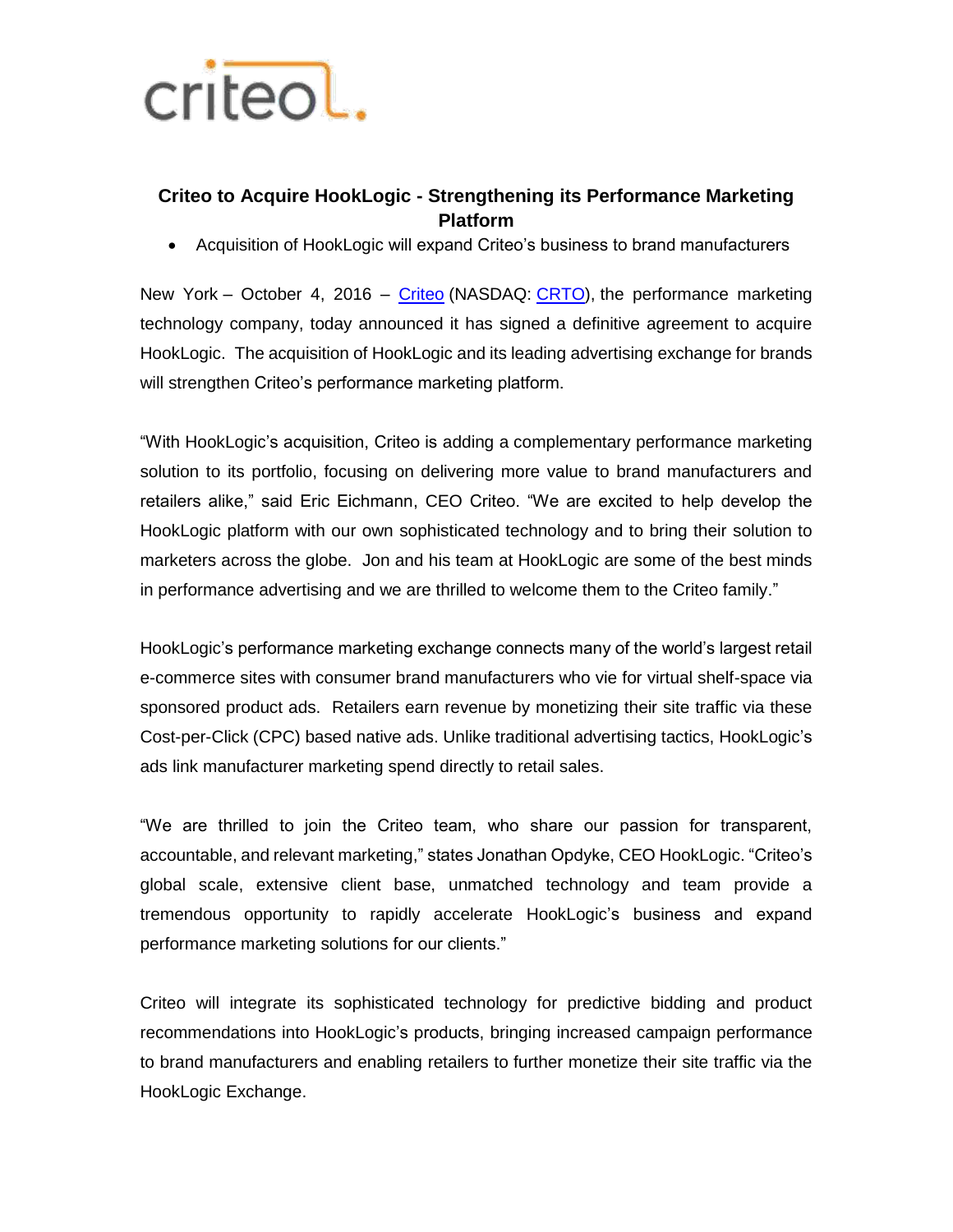# criteol.

HookLogic was founded in 2004 and is headquartered in New York, USA. HookLogic's solutions will be maintained upon close of the deal ensuring continuity of its offering. The transaction remains subject to customary conditions and is expected to close in the  $4<sup>th</sup>$ quarter of Criteo's fiscal year, as described in Criteo's filings with the U.S. Securities and Exchange Commission.

Eric Eichmann, CEO Criteo, and Benoit Fouilland, CFO Criteo, will host a conference call on the HookLogic acquisition today, October 4, 2016, at **8:00 AM ET, 2:00 PM CET**. The conference call will be webcast live on the Company's website http://ir.criteo.com and will be available for replay.

## **Conference Call Information**

Conference call details:

- U.S. callers: +1 855 209 8212
- International callers: +1 412 317 0788 or +33 1 76 74 05 02

Please ask to be joined into the **"Criteo S.A."** call.

For further information please visit – www.criteo.com

###

### **About HookLogic**

HookLogic, the pioneer of performance marketing for brands, partners with the world's leading retailers and online travel agencies to accelerate sales for product brands and hotels. Advertisers use the platform to reach in-market shoppers, drive traffic to products, and attribute resulting sales. Network partners and advertisers include Walmart, Tesco, Target, Asda, Best Buy, Macy's, Expedia, Hasbro, Intel, LG, L'Oreal, Mondelez, Philips, Microsoft and Marriott. HookLogic is headquartered in New York, with offices in Ann Arbor, Mich.; Santa Monica, Calif.; London, Paris, São Paulo, Toronto and the Netherlands. For more information, please visit www.hooklogic.com or call (646) 467-8200.

For more information, please visit www.hooklogic.com.

### **About Criteo**

Criteo (NASDAQ: CRTO) delivers personalized performance marketing at an extensive scale. Measuring return on post-click sales, Criteo makes ROI transparent and easy to measure. Criteo has over 2,000 employees in 31 offices across the Americas, EMEA